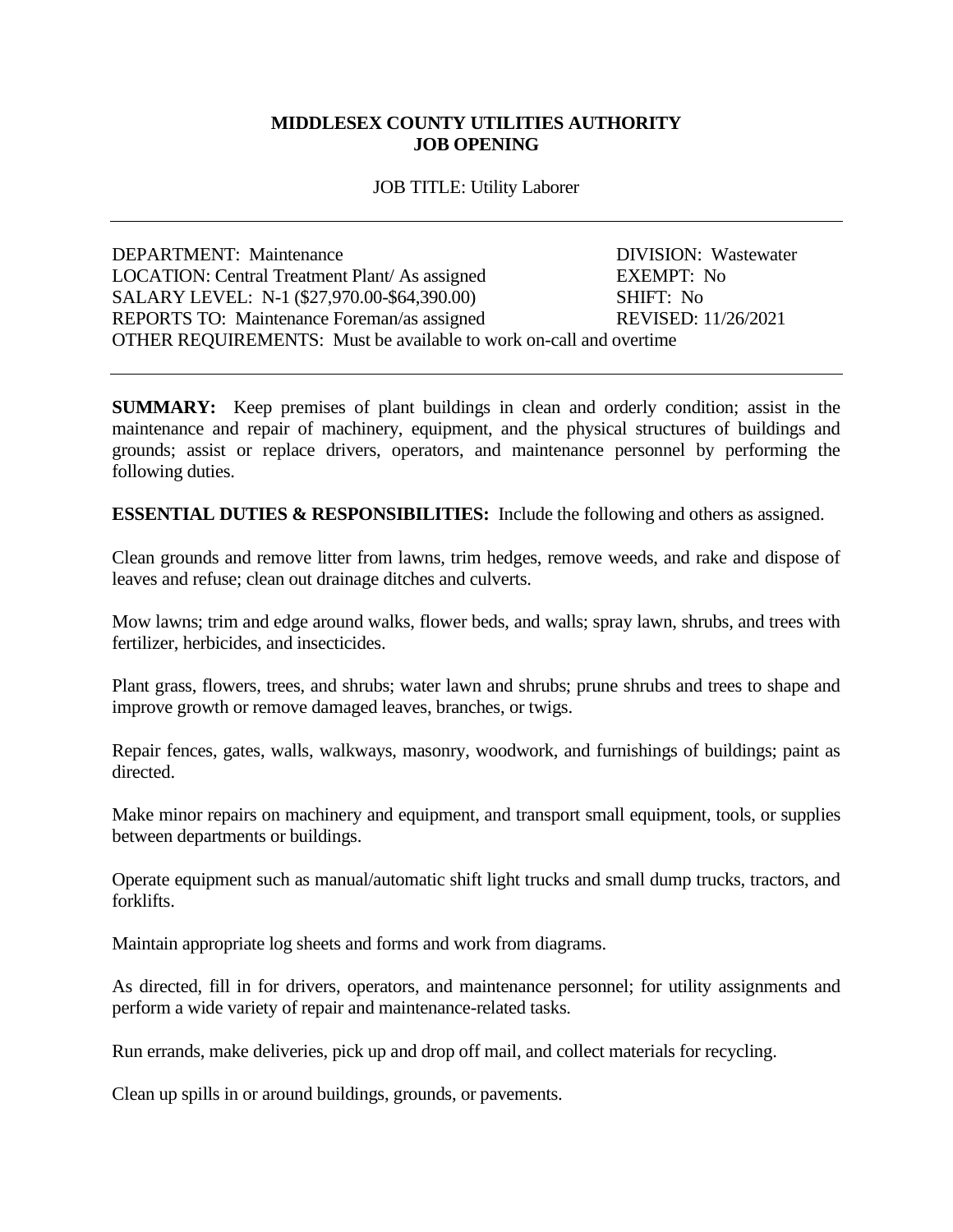Load and unload supplies, parts and other materials used in treatment plant or collection system operations or in the Maintenance garage.

Use machine operated or manual equipment to remove snow and ice from parking lots, sidewalks, stairs, and entrances to buildings; apply salt to slippery surfaces.

Comply with applicable safety and health policies and procedures.

**QUALIFICATION REQUIREMENTS:** To perform this job successfully, an individual must be able to perform each essential duty satisfactorily. The requirements listed below are representative of the knowledge, skill, and/or ability required.

**EDUCATION and/or EXPERIENCE:** High School Diploma or General Equivalency Diploma (GED).

**OTHER SKILLS and ABILITIES:** Ability to carry out basic oral or written instructions. Basic working knowledge of hand and power tools used in maintenance operations. Basic knowledge of operation of pumps, motors, and other mechanical equipment. Ability to operate simple machinery and equipment and to assist in making minor mechanical repairs. Ability to wear harnesses and other heavy PPE for confined space entry. Must be able and willing to utilize appropriate respiratory and other safety equipment as required in the performance of duties.

**LICENSES:** Must possess valid state of residence Driver's License and meet Authority insurance requirements.

**PHYSICAL DEMANDS:** While performing the duties of this job, the employee is regularly required to stand. The employee frequently is required to walk; have manual dexterity; reach with hands and arms; climb or balance; and stoop, kneel, crouch, or crawl. The employee is occasionally required to sit and talk or hear. The employee must regularly lift and/or move up to 25 pounds, frequently lift and/or move up to 50 pounds, and occasionally lift and/or move up to 75 or more pounds. Specific vision abilities required by this job include close vision, distance vision, color vision, peripheral vision, depth perception, and the ability to adjust focus.

**WORK ENVIRONMENT:** While performing the duties of this job, the employee frequently works near moving mechanical parts, in outside weather conditions (heat, snow, winds, rain, etc.), in underground facilities and on uneven surfaces or terrain. The employee occasionally works in high places and is occasionally exposed to fumes, noxious odors, or airborne particles. The noise level in the work environment is usually moderate.